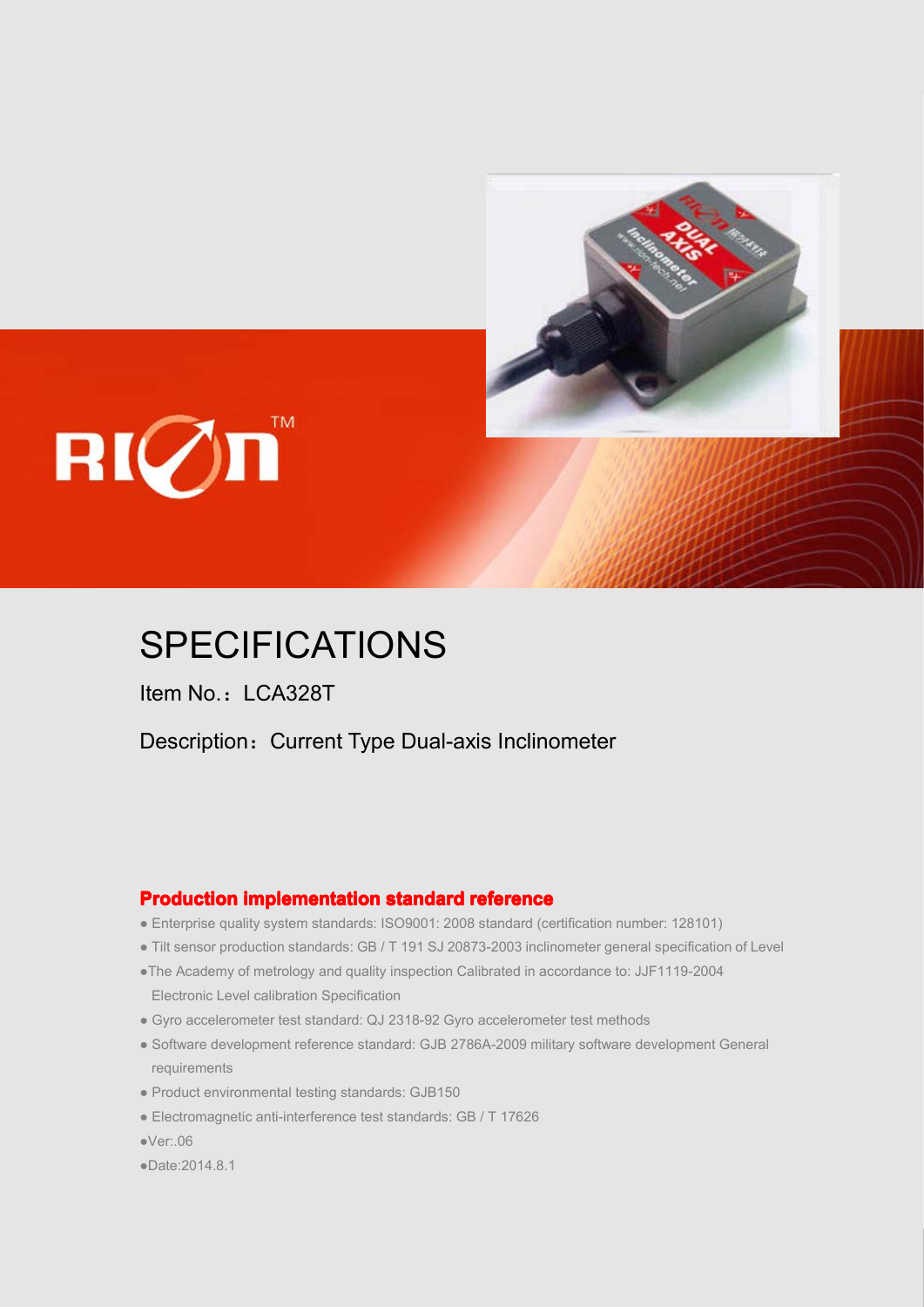#### LCA328T- Current Type Dual-axis Inclinometer



#### **General Description**

The LCA328T series inclinometer developed by Rion is dual axes MEMS inclinometer. Due to the latest built-in MEMS production technology inclination unit, it achieves small size, long distance transmission can up to over 2000 Meters, strong ability of resisting external electromagnet interference, capable of long-term working in the industry harsh environment.

This product adopts the non-contact measuring principle, can output the real-time current attitude angle, simple to use, no need to find the two sides of <sup>a</sup> angle. It is aideal choice for Industrial automation control and platform measuring attitude.

#### **Features Featureseatures**

- 
- Accuracy: refer to the technical data  $\bullet$  Wide voltage input: 9~36V
- 
- 
- 
- •Dual-Axis Inclinometer **••** Measuring range $\pm 0^{\circ} \sim \pm 90^{\circ}$  optional
	-
- ●Output mode: 4~20mA ●Wide temperature working: -40~+85℃
- ●IP67 protection class ●Highly anti-vibration performance >3500g
- ●Resolution: 0.1° ●Small Volume : 55×37×24mm(customized)

#### **Application: Application: Application:pplication:**

- 
- 
- 
- ●Electric blind man chair leveling entitled and a Cloud deck operating monitor
- ●Satellite antenna positioning ● Medical equipment leveling
- ●Car Chassis Measurement Four wheeled positioning system
- ●engineering mechanical measurement of dip angle





0755-29657137 0755-29123494 sales@rion-tech.net Www.rion-tech.net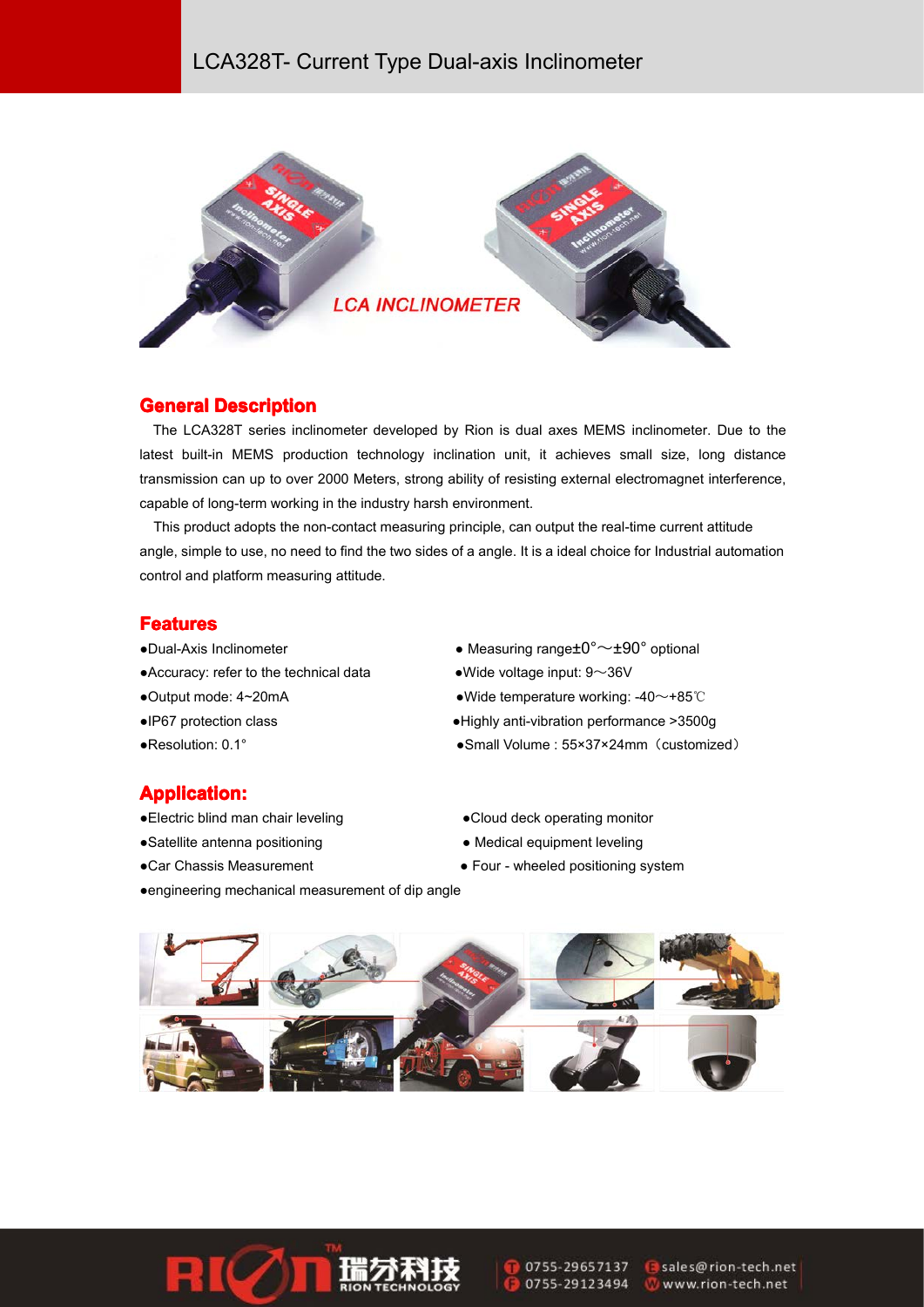#### **Technical Data**

| <b>Parameters</b>     |                                                                                              | Conditions LCA328T-10 | LCA328T-30 | LCA328T-60 LCA328T-90 |          | Unit                       |  |
|-----------------------|----------------------------------------------------------------------------------------------|-----------------------|------------|-----------------------|----------|----------------------------|--|
| <b>Measuring</b>      |                                                                                              | ±10                   | ±30        | ±60                   | ±90      | $\circ$                    |  |
| range                 |                                                                                              |                       |            |                       |          |                            |  |
| <b>Measuring axis</b> |                                                                                              | X, Y                  | X,Y        | X,Y                   | X,Y      |                            |  |
| <b>ZERO</b> output    | $0^\circ$ output                                                                             | 12                    | 12         | 12                    | 12       | МA                         |  |
| <b>Resolution</b>     |                                                                                              | 0.1                   | 0.1        | 0.1                   | 0.1      | $\circ$                    |  |
| <b>Absolute</b>       |                                                                                              | 0.1                   | 0.2        | 0.3                   | 0.4      | $\circ$                    |  |
| accuracy              |                                                                                              |                       |            |                       |          |                            |  |
| Long term             |                                                                                              | < 0.5                 | < 0.5      | < 0.5                 | < 0.5    |                            |  |
| stability             |                                                                                              |                       |            |                       |          |                            |  |
| Zero                  | -40 $\sim$ 85 $^{\circ}$                                                                     | ±0.008                | ±0.008     | ±0.008                | ±0.008   | $\rm ^{\circ} / ^{\circ}C$ |  |
| temperature           |                                                                                              |                       |            |                       |          |                            |  |
| coefficient           |                                                                                              |                       |            |                       |          |                            |  |
| Sensitivity           | -40 $\sim$ 85 $^{\circ}$                                                                     | $≤150$                | $≤150$     | $≤150$                | $≤150$   | ppm/°C                     |  |
| temperature           |                                                                                              |                       |            |                       |          |                            |  |
| coefficient           |                                                                                              |                       |            |                       |          |                            |  |
| Power on time         |                                                                                              | 0.5                   | 0.5        | 0.5                   | 0.5      | $\mathsf S$                |  |
| Response time         |                                                                                              | 0.05                  | 0.05       | 0.05                  | 0.05     | $\mathsf S$                |  |
| Response              |                                                                                              | $1 - 20$              | $1 - 20$   | $1 - 20$              | $1 - 20$ | Hz                         |  |
| Electromagneti        | According to EN61000 and GBT17626                                                            |                       |            |                       |          |                            |  |
| c compatibility       |                                                                                              |                       |            |                       |          |                            |  |
| <b>MTBF</b>           | ≥45000 hours/times                                                                           |                       |            |                       |          |                            |  |
|                       | ≥100M                                                                                        |                       |            |                       |          |                            |  |
| Insulation            |                                                                                              |                       |            |                       |          |                            |  |
| Resistance            |                                                                                              |                       |            |                       |          |                            |  |
| Shockproof            | 100g@11ms、3Times/Axis(half sinusoid))                                                        |                       |            |                       |          |                            |  |
| Anti-vibration        | 10grms、10~1000Hz                                                                             |                       |            |                       |          |                            |  |
| Protection            | IP67                                                                                         |                       |            |                       |          |                            |  |
| glass                 |                                                                                              |                       |            |                       |          |                            |  |
| Cables                | Standard 1M length, wearproof, grease proofing, wide temperature,<br>Shielded cables4*0.4mm2 |                       |            |                       |          |                            |  |
| Weight                | 90g(without cable)                                                                           |                       |            |                       |          |                            |  |
|                       |                                                                                              |                       |            |                       |          |                            |  |

\*This Technical data only list  $\pm$  30 °,  $\pm$  60 °,  $\pm$  90 °,  $\pm$  360 ° series for reference, other measuring range please refer to the adjacent parameters.



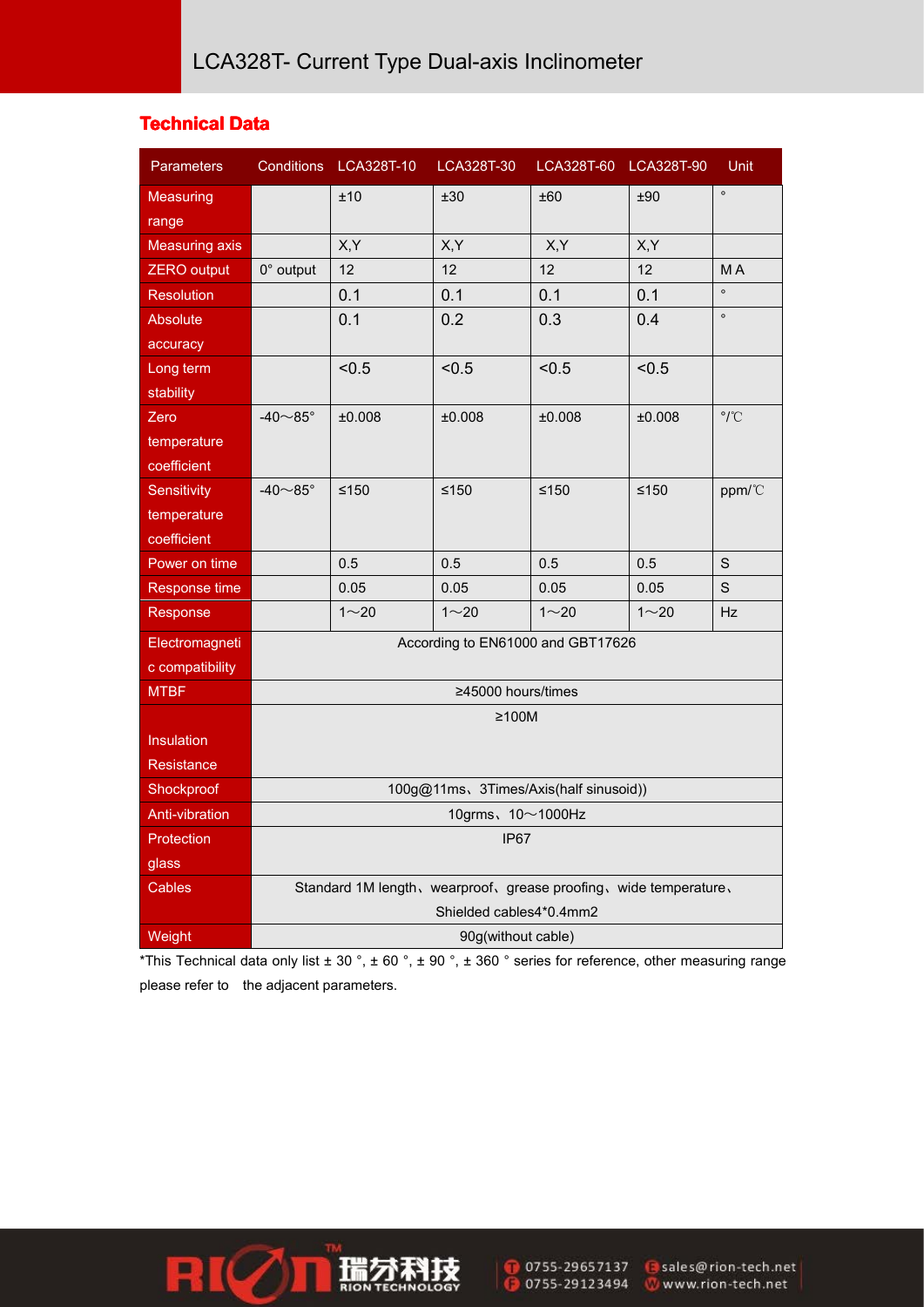## **Electronic Characteristics**

| <b>Parameters</b>   | <b>Conditions</b> | <b>Min</b> | Standard | Max    | <b>Unit</b>  |
|---------------------|-------------------|------------|----------|--------|--------------|
| Power supply        | Standard          | 9          | 12.24    | 36     |              |
|                     | Optional          |            | 5        |        |              |
| Working current     |                   |            | 50       |        | mA           |
| Output overload     | Resistive         | 400        |          | 1000   | $k\Omega$    |
| Working temperature |                   | $-40$      |          | $+85$  | $^{\circ}$ C |
| Store temperature   |                   | $-55$      |          | $+125$ | $^{\circ}$ C |

#### **Key words:**

Resolution: Refers to the sensor in measuring range to detect and identify the smallest changed value. Absolute accuracy: Refers to in the normal temperature circumstances, the sensor absolute linearity,

repeatability, hysteresis, zero deviation, and transverse error comprehensive error. Long term stability : Refers to the sensors in normal temperature conditions, the deviation between the maximum and minimum values after <sup>a</sup> year's long time work.

Response time: Refers to the sensor in an angle change, the sensor output value reached the standard time required.

## **Ordering information:**



E.g: LCA328T-10-A1: Dual-axis/Standard/±10°Measuring range/4-20mA output current

#### **Working Principle**

Adopt the European import of core control unit, using the capacitive micro pendulum principle and the earth gravity principle, when the the inclination unit is tilted, the Earth's gravity on the corresponding pendulum will produce <sup>a</sup> component of gravity, corresponding to the electric capacity will change, , by enlarge the amount of electric capacity , filtering and after conversion then get the inclination.



UR, U<sub>L</sub>Respectively is the pendulum left plate and the right plate corresponding to their respective voltage between theelectrodes, when the tilt sensor is tilted, UR, UL Will change according to certain rules, so  $f(U_{R}, U_{L},)$ On the inclination of  $\alpha$  function:

 $\alpha =$  (U<sub>R</sub>, U<sub>L</sub>, )

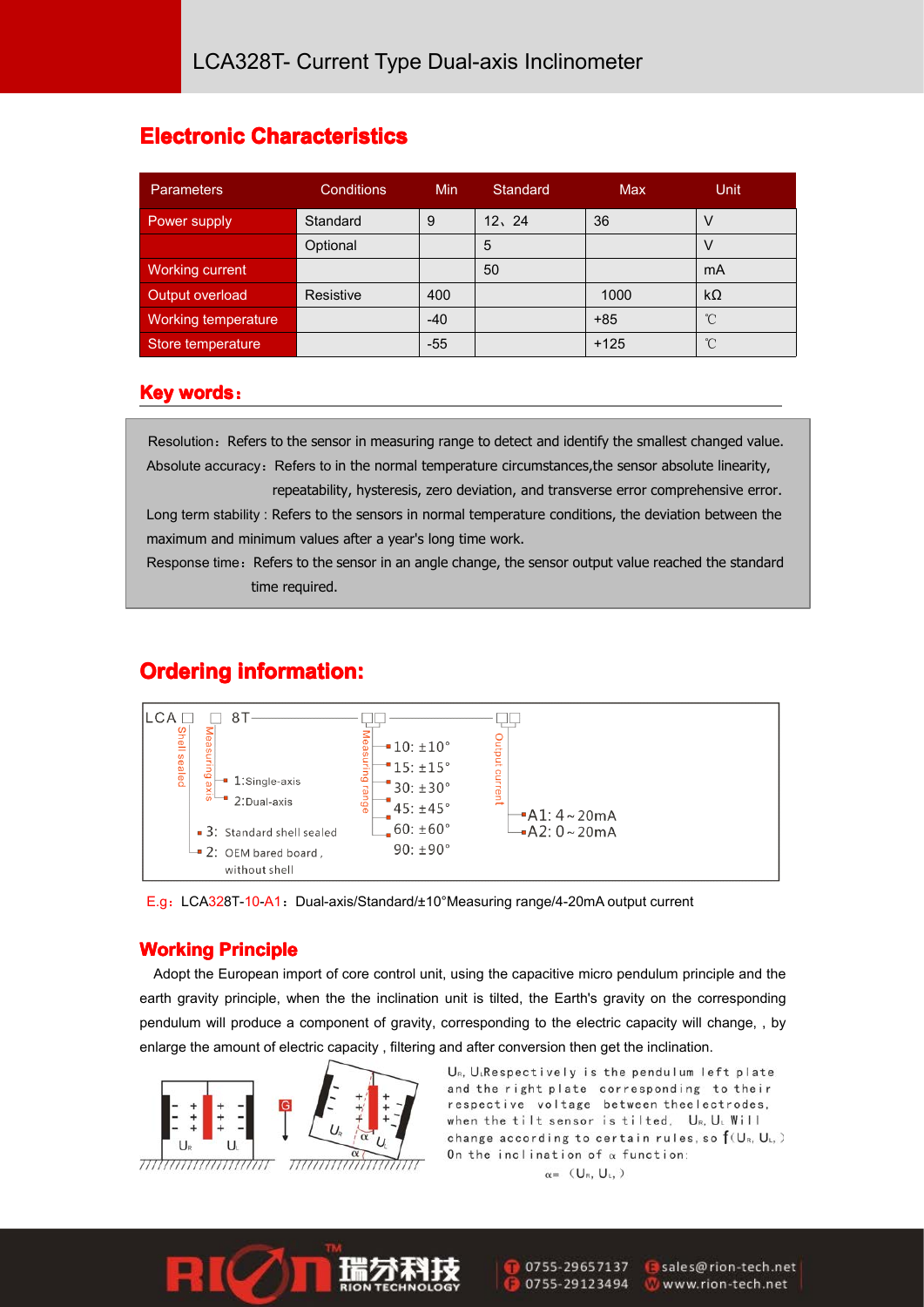## **Mechanical Mechanical echanicalParameters Parameters Parametersarameters**

- Connectors:1m lead cable(customized)
- Protection glass $:$  IP67
- Enclosure material : Aluminum Oxide
- $\circ$  Installation  $:~3^*$ M4 screws

## **Measuring Directions&Fix**

The installation must guarantee the product bottom is parallel to measured face, and reduce the influence of dynamic and acceleration to the sensor. This product can be installed horizontally or mounted vertically (mounted vertically selection is only applicable to the single axis), for installation please refer to the following scheme.



#### Angle output calculation formula

**Angle=(Output current current-Zero position position ositioncurrent currentcurrent)÷Angle sensitivity ensitivity**

**Angle sensitivity=output current range÷ Angle measuring range** 

**E.g:LCA328T-30-A1 CA328T-30-A1(±30° Measuring range 16mA output current current range ) Angle sensitivity= sensitivity= ensitivity= 16÷60=**0.266666 mA/





sales@rion-tech.net www.rion-tech.net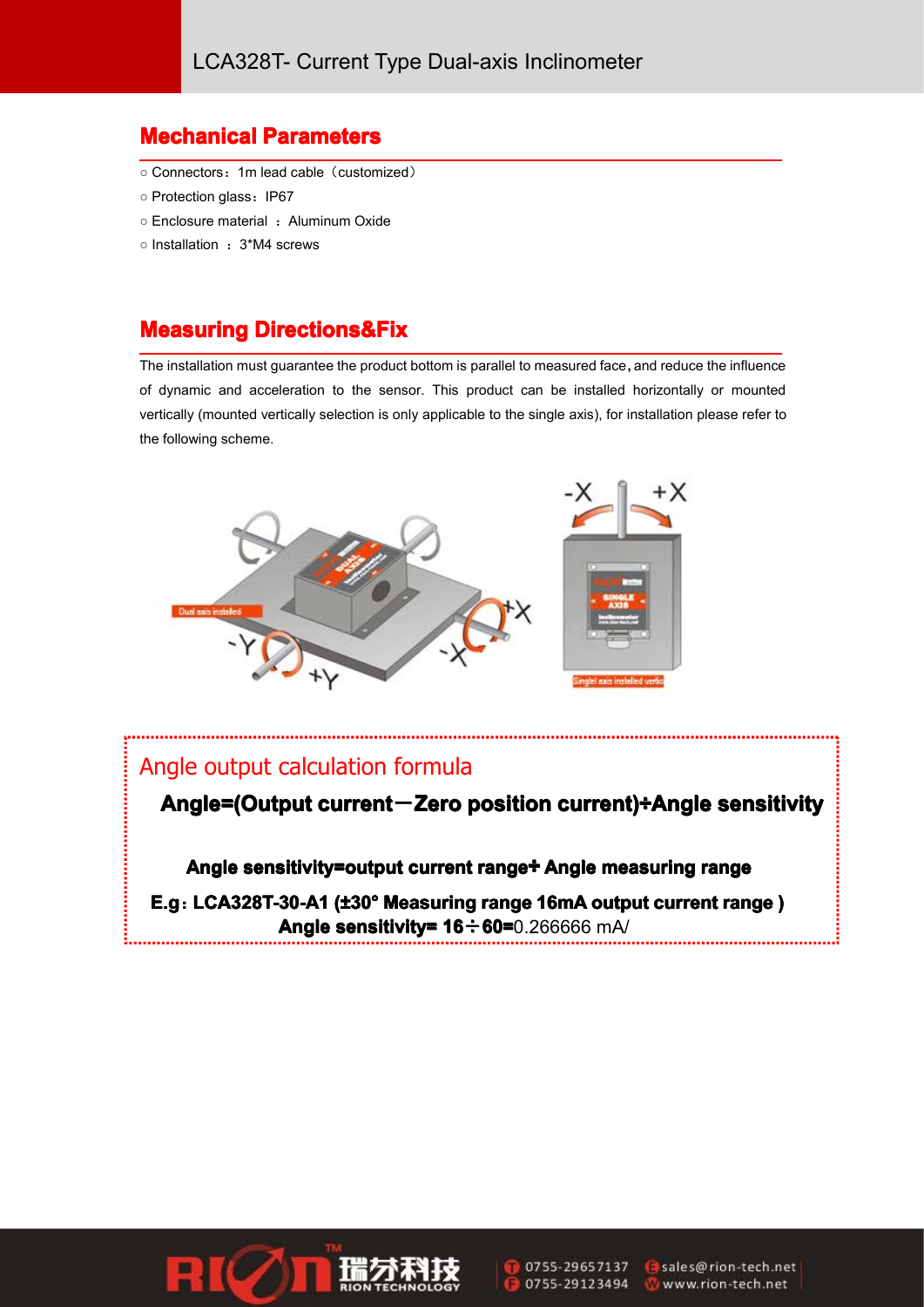## **Dimension Dimension Dimension**



Size:L55mm×W37mm×H24mm

## **Production installation notes:**

Please follow the correct way to install tilt sensor, incorrect installation can cause measurement errors, with particular attention to the "surface", "line"::

1) The Sensor mounting surface and the measured surface must be fixed closely, smoothly, stability, if mounting surface uneven likely to cause the sensor to measure the angle error. See Figure Pic.AB 2) The sensor axis and the measured axis must be parallel ,the two axes do not produce the angle as much as possible. See Figure Pic.CD



## **Electrical Connection**

| Line color | <b>BLACK</b>          | <b>YELLOW</b>         | RED      | <b>GREEN</b>          |
|------------|-----------------------|-----------------------|----------|-----------------------|
| function   | <b>GND</b>            | Out X- Output current | DC 9-36V | Out Y- Output current |
|            | <b>Power Negative</b> |                       |          |                       |



※More products information, please refer to the company's Website : [www.rion-tech.net](http://www.rion-tech.net)



0755-29657137 0755-29123494 sales@rion-tech.net www.rion-tech.net